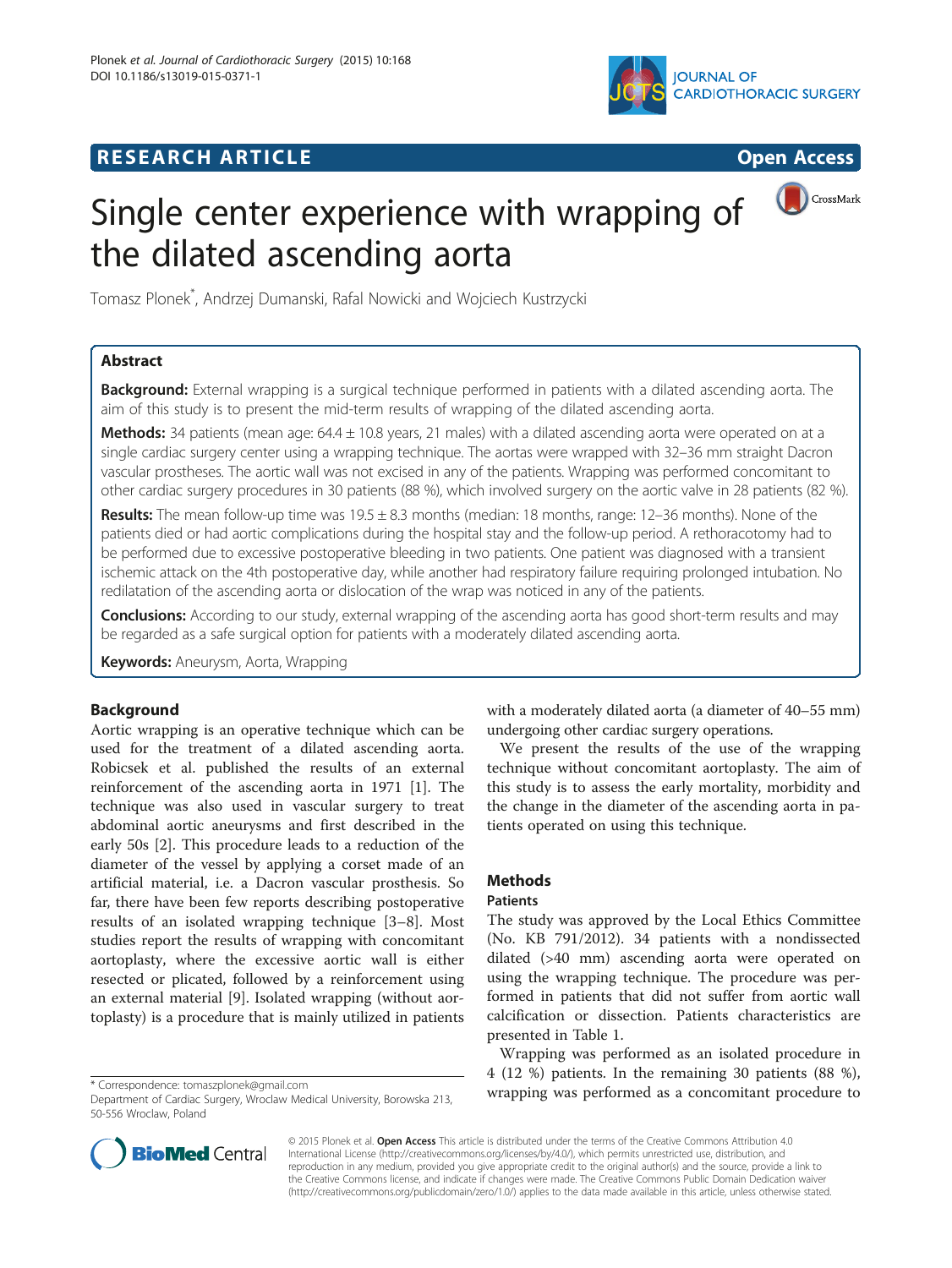#### <span id="page-1-0"></span>Table 1 Patients characteristics

| Number of<br>patients                              | 34                                                      |
|----------------------------------------------------|---------------------------------------------------------|
| Males (%)                                          | 21 (62 %)                                               |
| Age                                                | 64.4 $\pm$ 10.8 years (median: 64.5, range: 29–82)      |
| Preoperative<br>diameter of the<br>ascending aorta | $47.2 \pm 4.5$ mm (median: 46, range: 41-60 mm          |
| Bicuspid aortic<br>valve                           | 6(17.6%)                                                |
| Furoscore 2                                        | $5.37 \pm 5.11$ % (median: 3.24 %, range: 0.96-25.52 %) |
| Type 2 diabetes                                    | $8(23.5\%)$                                             |
| Hypertension                                       | 28 (82 %)                                               |

other cardiac surgery operations, which involved aortic valve procedures in 28 patients (82 %) (Table 2).

The preoperative aortic diameter was measured using both CT-angiography and transthoracic echocardiography. During the follow-up period, the ascending aorta was assessed using transthoracic echocardiography.

#### Operative technique

Following the opening of the pericardial sac, the aorta was gently dissected, separated from the pulmonary artery and mobilized from the level of sinotubular junction up to the innominate artery. In all patients wrapping was performed on a beating heart with the patient connected to the extracorporeal circulation. During reperfusion, shortly after releasing the aortic clamp a 32–36 mm straight Dacron vascular prosthesis was cut longitudinally and placed around the dilated segment of the ascending aorta. Subsequently, the edges of the prosthesis were approximated using two continuous 3–0 Prolene sutures running from the proximal and distal ends of the prosthesis and tied in the middle of the wrap. The systolic arterial pressure was kept below 80 mmHg. To prevent the dislocation of the

Table 2 Concomitant cardiac procedures performed in patients who underwent the wrapping procedure

| Concomitant cardiac surgery procedures | No. of patients |
|----------------------------------------|-----------------|
| <b>AVR</b>                             | 18 (53 %)       |
| Wrapping alone                         | 4 (12 %)        |
| $AVR + CABG$                           | 4 (12 %)        |
| AV reapir                              | 3(9%)           |
| AV repair + CABG                       | 1(3%)           |
| AVR, MVR (reoperation)                 | 1(3%)           |
| $AVR + CABG + ASD closure$             | 1(3%)           |
| MV repair                              | 1(3%)           |
| $MV$ repair $+ TV$ repair $+ CABG$     | 1(3%)           |

AVR aortic valve replacement, CABG coronary artery bypass grafting, MVR mitral valve replacement, ASD atrial septal defect, MV mitral valve, TV tricuspid valve, AV aortic valve

wrap, the proximal and distal ends of the prosthesis were sutured to the surface of the aorta using several 5–0 Prolene stitches (Fig. [1](#page-2-0)).

# Results

There were no intraoperative complications in any of the patients and there were no problems associated with applying the aortic wrap. The intra and perioperative data are presented in Table [3](#page-2-0). None of the patients died during the early postoperative period. One patient was diagnosed with a transient ischemic attack (TIA) on the fourth postoperative day. Another patient had respiratory problems and required prolonged intubation (for 7 days). No permanent neurologic damage was observed in any of the patients. A rethoracotomy was performed in two patients due to excessive postoperative blood loss. Four patients (12 %) were diagnosed with acute kidney injury (AKI). However, they did not require any renal replacement therapy. No wound infections were noted and all patients were discharged home in a good general physical condition.

There were no cases of early postoperative aortic complications. The postoperative echocardiography (5–7th postoperative day) revealed no redilatation or dissection either in the wrapped or unwrapped portions of the aorta in any of the patients. The diameter of the wrapped segment of the aorta was on average  $30.7 \pm$ 1.5 mm (median:31 mm, range:26–33 mm).

The mean follow-up time was  $17.9 \pm 10$  months (median: 18 months, range: 6–36 months). None of the patients died during the follow-up period. There were no cases of aortic dissection, redilatation or vascular prosthesis dislocation and none of the patients required reoperation. There was no significant difference in the diameter of the aortic root  $-0.1 \pm 0.9$  mm (median: 0, range: −2 - 2 mm) and tubular part of the ascending aorta 0,1 ± 0,7 mm (median: 0, range: −1 - 1 mm) measured using echocardiography shortly after the procedure and during the follow-up period.

#### **Discussion**

A dilated tubular part of the ascending aorta is a common finding in patients with aortic valve pathologies. The threshold for the replacement of the ascending aorta is 55 mm in patients without other comorbidities, i.e. the Marfan syndrome or a bicuspid aortic valve [\[10](#page-3-0)]. To date, there is no agreement whether a moderately dilated aorta should be replaced or left intact using the watch-and-wait approach. A recent study by Rylski et al. revealed that the aorta dissects at a diameter smaller than the above mentioned threshold [\[11](#page-3-0)]. This means that an earlier intervention, especially in patients that undergo other cardiac surgery operations, may be reasonable.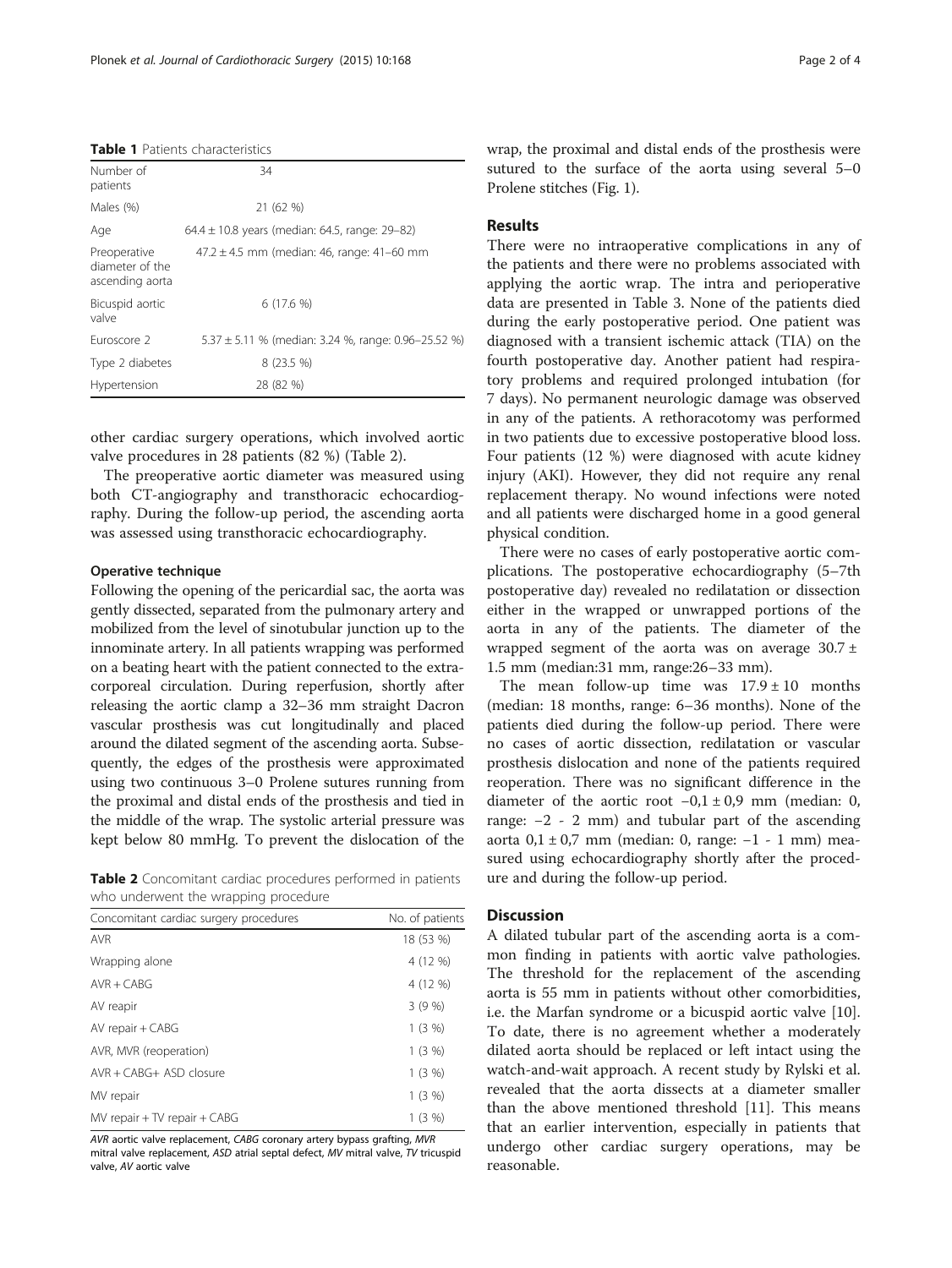<span id="page-2-0"></span>

The replacement of the ascending aorta using a supracoronary interposition graft prolongs the aortic crossclamping and extracorporeal circulation time compared to an isolated aortic valve replacement. Moreover, it increases the risk of bleeding from a suture line compared to standard aortotomy. A less invasive technique may be suitable in patients who have moderately dilated aortas that undergo cardiac surgery procedures. External wrapping does not prolong the cross clamping time and reduces blood loss compared to the replacement of the aorta [[3, 12](#page-3-0), [13](#page-3-0)]. The technique itself is easy and does not require long training. It is a convenient and safe procedure that can be used in a selected group of patients whose aortas are not calcified and are not very dilated (>60 mm). In our opinion, aortic wrapping should be performed when the patient is connected to the extracorporeal circulation, as this allows better control of aortic pressure and may save the patient in case of a damage to the aortic wall and subsequent massive bleeding.

Several studies presented good mid-term results of the isolated wrapping of the ascending aorta (without additional aortoplasty) [\[3](#page-3-0)–[8\]](#page-3-0). According to the results of a metaanalysis of the wrapping technique the early mortality in patients undergoing this operation was 0,4 % [\[9](#page-3-0)]. The two largest studies presenting the results of an

Table 3 Intra and perioperative data

| Time of the procedure                                  | 3 h $32' \pm 1$ h 04' (median: 3 h 15',<br>range: 1 h 25'-6 h 25') |
|--------------------------------------------------------|--------------------------------------------------------------------|
| Aortic cross-clamping time                             | $55' \pm 31'$ (median: 58', range: $0'$ – 1 h 48')                 |
| Extracorporeal circulation time                        | 1 h 39' $\pm$ 46' (median:1 h 35', range:<br>$0'$ - 3 h 38')       |
| Inotropic support                                      | $6(17.6\%)$                                                        |
| The mean postoperative<br>drainage during the first 24 | 540 ml $\pm$ 400 ml (median:390 ml,<br>range:190 ml - 1750 ml)     |
| Blood transfusion                                      | 12 (35 %)                                                          |

isolated wrapping technique reported no early or late aortic related mortality [[3](#page-3-0), [5\]](#page-3-0). Moreover, a recently published biomechanical analysis reports that external wrapping decreases the stress and strain in the aortic wall and may also decrease the risk of aortic dissection [\[14](#page-3-0)]. The incidence of aortic complications after wrapping procedure is low [[9\]](#page-3-0). However, a few cases of complications have been published. These were usually associated with the dislocation of the aortic wrap or an aortic root redilatation [[15](#page-3-0)–[17\]](#page-3-0). Based on the experience of surgeons who routinely use this technique, the vascular prosthesis used during wrapping should be anchored to the aorta proximally and distally to prevent it from dislocating [\[5](#page-3-0)]. Moreover, a moderately dilated aortic root (45–55 mm) cannot be left intact during the wrapping procedure and should be either replaced or wrapped to avoid the risk of the development of an aortic root aneurysm.

External wrapping can be safely performed in patients undergoing other cardiac procedures. We believe that it is a reasonable option for patients who have a moderately dilated aorta. It does not prolong the cardiac ischemic time and can lower the risk of aortic complications in patients whose aortic diameters are too small to qualify for standard aortic replacement procedures.

# Conclusions

The results of this study indicate that external wrapping of the ascending aorta has good short-term results. None of the patients died or suffered from aortic complications during the follow-up. Therefore, aortic wrapping may be regarded as a safe surgical option for patients with a moderately dilated ascending aorta.

Competing interests

The authors declare that they have no competing interests.